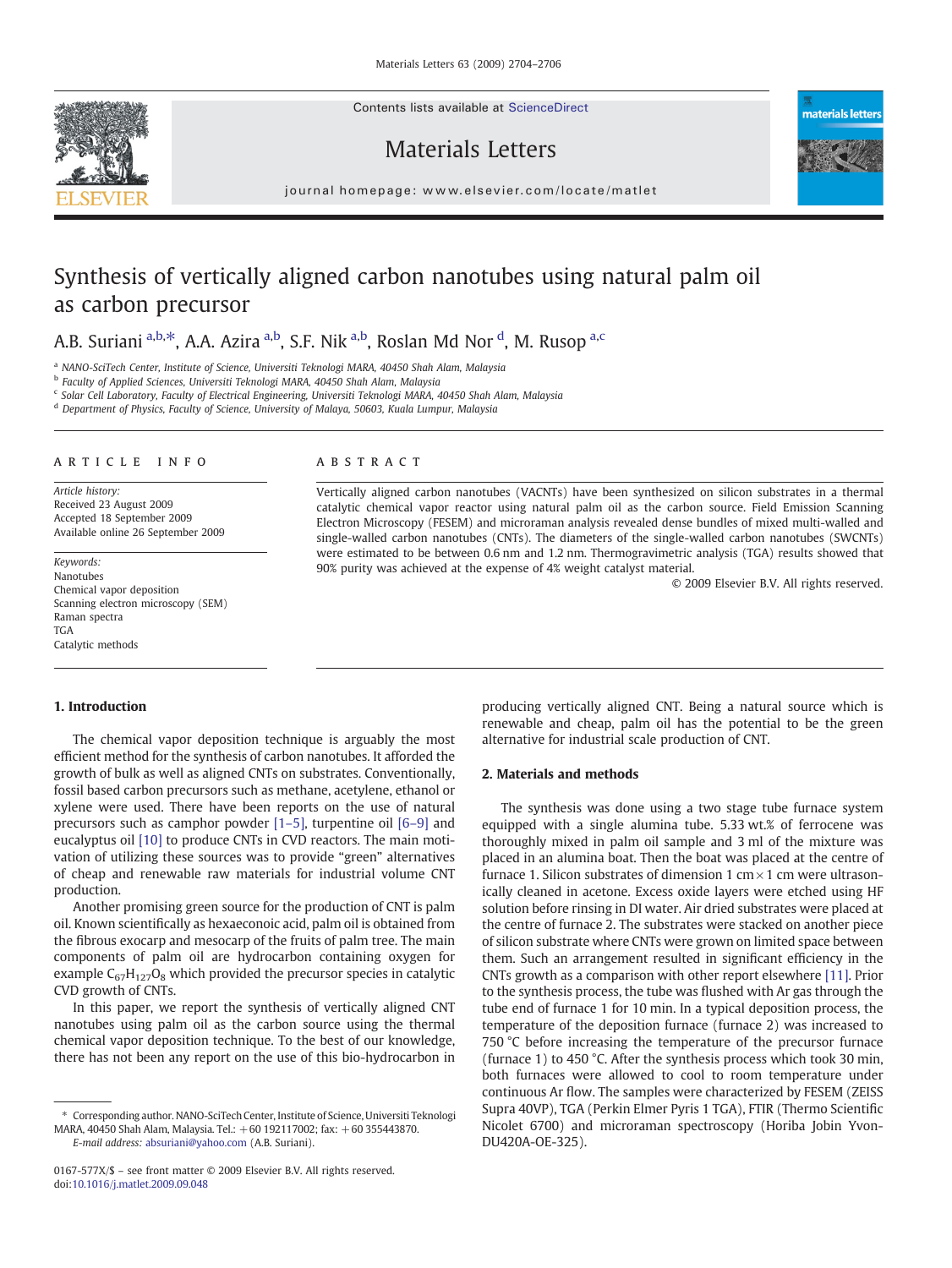#### 3. Results and discussions

Fig. 1 shows the FESEM images of densely packed VACNTs grown on a silicon substrate, which was a typical product obtained at argon flow rate of 150 sccm, furnace temperature 750 °C and 30 min deposition time. The image in Fig. 1(a) shows a bundle of VACNTs that was peeled off from the substrate. The length of the nanotubes was estimated to be about 110 μm, giving an approximate growth rate of 4  $\mu$ m min<sup>-1</sup>. The side view of the aligned bundle of CNT (Fig. 1(b)) consisted of wriggly individual CNTs. A closer inspection revealed the bundle consisted of entwined individual CNTs.

Vibrational spectroscopic analysis of the sample was achieved using microraman spectroscopy and FTIR spectroscopy. From microraman analysis (Fig. 2(a)), it was evident that the sample consisted of a mixture of SWNT and MWNT. The carbon G and D peaks were prominent at 1583  $\text{cm}^{-1}$  and 1346  $\text{cm}^{-1}$  respectively. The ratio of the intensities of these peaks,  $I_D/I_C$  was found to be 0.52. The presence of the lower frequency radial breathing modes at 214.9 cm<sup>−1</sup>, 277.2 cm<sup>−1</sup> and a faint peak at 395.5  $cm^{-1}$  indicated the presence of SWNTs as shown in Fig. 2(b). The diameter, d, of the SWNTs can be estimated from the RBM peak position,  $\omega$ , as  $d = 248 \; (\rm cm^{-1} \; nm) / \omega (\rm cm^{-1})$  [\[14\],](#page-2-0) which yielded diameters of about 1.2 nm, 1 nm and 0.6 nm respectively.

The results of TGA analysis on the sample is shown in [Fig. 3.](#page-2-0) Initial weight loss at about 110 °C and 210 °C could be due to the decomposition of trace hydrocarbon impurities which constituted about 1% of the total weight. Gradual weight loss from 250 °C to about 550 °C may be attributed to the decomposition of amorphous carbon materials [12–[14\]](#page-2-0) which make up about 5% weight. Significant weight loss occurs between 650 °C to 730 °C which was due to the decomposition of carbon nanotubes. From the analysis, it was estimated that the carbon nanotubes produced was 90% pure. Notice that the metal



Fig. 1. FESEM images of VACNT grown on a Si substrate, (a) peeled off bundle of dense CNT, (b) side view of the aligned CNTs.

catalysts in the sample constituted about 4% of the total weight, which oxidized as evident by the weight gain beyond 800 °C.

It has been demonstrated that natural palm oil is an efficient source for the production of high purity carbon nanotubes with minimal amorphous carbon impurities. The small amount of amorphous carbon can be attributed to the presence of hydrogen and oxygen atoms which aided its removal by forming volatile species such as CH<sub>x</sub> ( $x = 1$  to 4) and CO<sub>y</sub> ( $y = 1,2$ ). The key parameter for the production of CNTs using natural palm oil using the thermal catalytic CVD technique seems to be the synthesis temperature. Based on our experiment, no growth or very inefficient growth was obtained at temperatures less than 600 °C.

Speculating on the mechanism of the synthesis process, heating the furnace containing the palm oil source to 450 °C essentially decomposes the ferrocene molecules to nanosized Fe particles. At the same time, palm oil molecules decompose into a rich concoction of hydrocarbons containing C, H and O molecules. The hydrocarbon vapor mixed with nanosized Fe particles settled on the Si substrate in the synthesis region where the temperature was 750 °C. Here, catalytic decomposition of the hydrocarbon occurred resulting in the dissolution of carbon into the Fe particles and the release of hydrogen and oxygen. Minute temperature fluctuations due to the Ar gas flow resulted in the condensation of the dissolved carbon to nanotubes at the nanosized Fe particles. For this reason, the optimum percentage of ferrocene in the mixture was 5.33 wt.%, giving the eventual 4% wt. Fe in the synthesized CNTs.



Fig. 2. Vibrational spectroscopy of VACNT grown with natural palm oil. (a) Microraman spectrum showing the RBM modes, the D line and the G line of CNTs. (b) Microraman spectrum showing the RBM modes of SWNT.